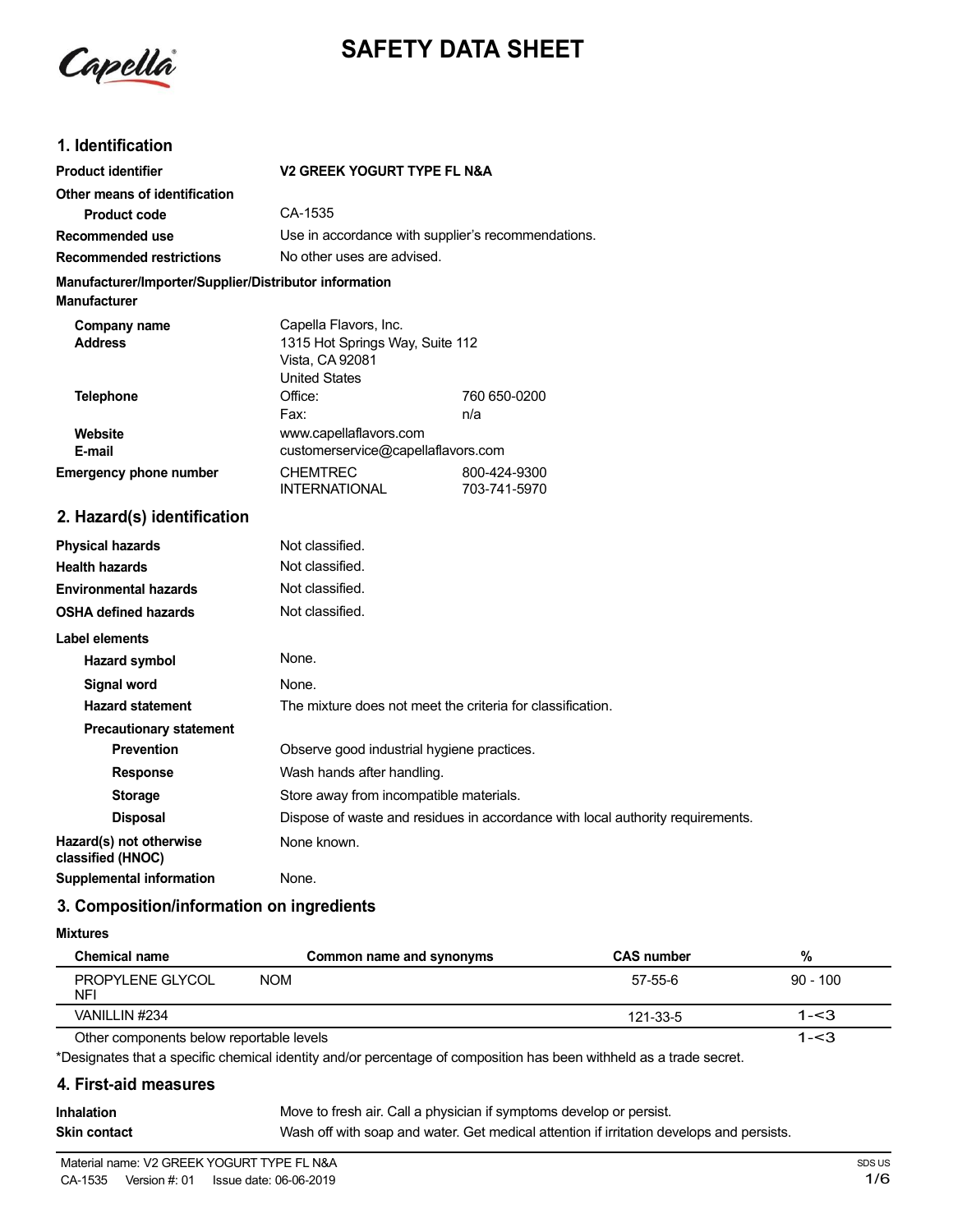| Eye contact                                                                  | Rinse with water. Get medical attention if irritation develops and persists.                                        |
|------------------------------------------------------------------------------|---------------------------------------------------------------------------------------------------------------------|
| Ingestion                                                                    | Rinse mouth. Get medical attention if symptoms occur.                                                               |
| <b>Most important</b><br>symptoms/effects, acute and<br>delayed              | Direct contact with eyes may cause temporary irritation.                                                            |
| Indication of immediate<br>medical attention and special<br>treatment needed | Treat symptomatically.                                                                                              |
| <b>General information</b>                                                   | Ensure that medical personnel are aware of the material(s) involved, and take precautions to<br>protect themselves. |
| 5. Fire-fighting measures                                                    |                                                                                                                     |
| Suitable extinguishing media                                                 | Alcohol resistant foam. Powder. Carbon dioxide (CO2).                                                               |
| Unsuitable extinguishing<br>media                                            | Do not use water jet as an extinguisher, as this will spread the fire.                                              |
| Specific hazards arising from<br>the chemical                                | During fire, gases hazardous to health may be formed.                                                               |
| Special protective equipment<br>and precautions for firefighters             | Self-contained breathing apparatus and full protective clothing must be worn in case of fire.                       |
| <b>Fire fighting</b><br>equipment/instructions                               | Move containers from fire area if you can do so without risk.                                                       |
| <b>Specific methods</b>                                                      | Use standard firefighting procedures and consider the hazards of other involved materials.                          |
| General fire hazards                                                         | No unusual fire or explosion hazards noted.                                                                         |

#### **6. Accidental release measures**

| Personal precautions,<br>protective equipment and<br>emergency procedures | Keep unnecessary personnel away. For personal protection, see section 8 of the SDS.                                                                                                                                                               |  |
|---------------------------------------------------------------------------|---------------------------------------------------------------------------------------------------------------------------------------------------------------------------------------------------------------------------------------------------|--|
| Methods and materials for<br>containment and cleaning up                  | Use water spray to reduce vapors or divert vapor cloud drift.                                                                                                                                                                                     |  |
|                                                                           | Large Spills: Stop the flow of material, if this is without risk. Dike the spilled material, where this is<br>possible. Absorb in vermiculite, dry sand or earth and place into containers. Following product<br>recovery, flush area with water. |  |
|                                                                           | Small Spills: Wipe up with absorbent material (e.g. cloth, fleece). Clean surface thoroughly to<br>remove residual contamination.                                                                                                                 |  |
|                                                                           | Never return spills to original containers for re-use. For waste disposal, see section 13 of the SDS.                                                                                                                                             |  |
| <b>Environmental precautions</b>                                          | Avoid discharge into drains, water courses or onto the ground.                                                                                                                                                                                    |  |
| 7. Handling and storage                                                   |                                                                                                                                                                                                                                                   |  |
| <b>Precautions for safe handling</b>                                      | Avoid prolonged exposure. Observe good industrial hygiene practices.                                                                                                                                                                              |  |
|                                                                           |                                                                                                                                                                                                                                                   |  |

| <b>Processions</b> for bare manaming | 7 word proforged exposure. Observe good industrial rivgione practices.                           |
|--------------------------------------|--------------------------------------------------------------------------------------------------|
| Conditions for safe storage,         | Store in tightly closed container. Store away from incompatible materials (see Section 10 of the |
| including any incompatibilities      | SDS).                                                                                            |

# **8. Exposure controls/personal protection**

# **Occupational exposure limits**

The following constituents are the only constituents of the product which have a PEL, TLV or other recommended exposure limit. At this time, the other constituents have no known exposure limits.

| US. Workplace Environmental Exposure Level (WEEL) Guides |                                                                                                                                                                                                                                                                                                                                                                    |                   |          |  |
|----------------------------------------------------------|--------------------------------------------------------------------------------------------------------------------------------------------------------------------------------------------------------------------------------------------------------------------------------------------------------------------------------------------------------------------|-------------------|----------|--|
| <b>Components</b>                                        | Type                                                                                                                                                                                                                                                                                                                                                               | Value             | Form     |  |
| PROPYLENE GLYCOL<br>NOM NFI (CAS 57-55-6)                | TWA                                                                                                                                                                                                                                                                                                                                                                | $10 \text{ mg/m}$ | Aerosol. |  |
| VANILLIN #234 (CAS<br>$121 - 33 - 5$                     | TWA                                                                                                                                                                                                                                                                                                                                                                | $10 \text{ mg/m}$ |          |  |
| <b>Biological limit values</b>                           | No biological exposure limits noted for the ingredient(s).                                                                                                                                                                                                                                                                                                         |                   |          |  |
| Appropriate engineering<br>controls                      | Good general ventilation should be used. Ventilation rates should be matched to conditions. If<br>applicable, use process enclosures, local exhaust ventilation, or other engineering controls to<br>maintain airborne levels below recommended exposure limits. If exposure limits have not been<br>established, maintain airborne levels to an acceptable level. |                   |          |  |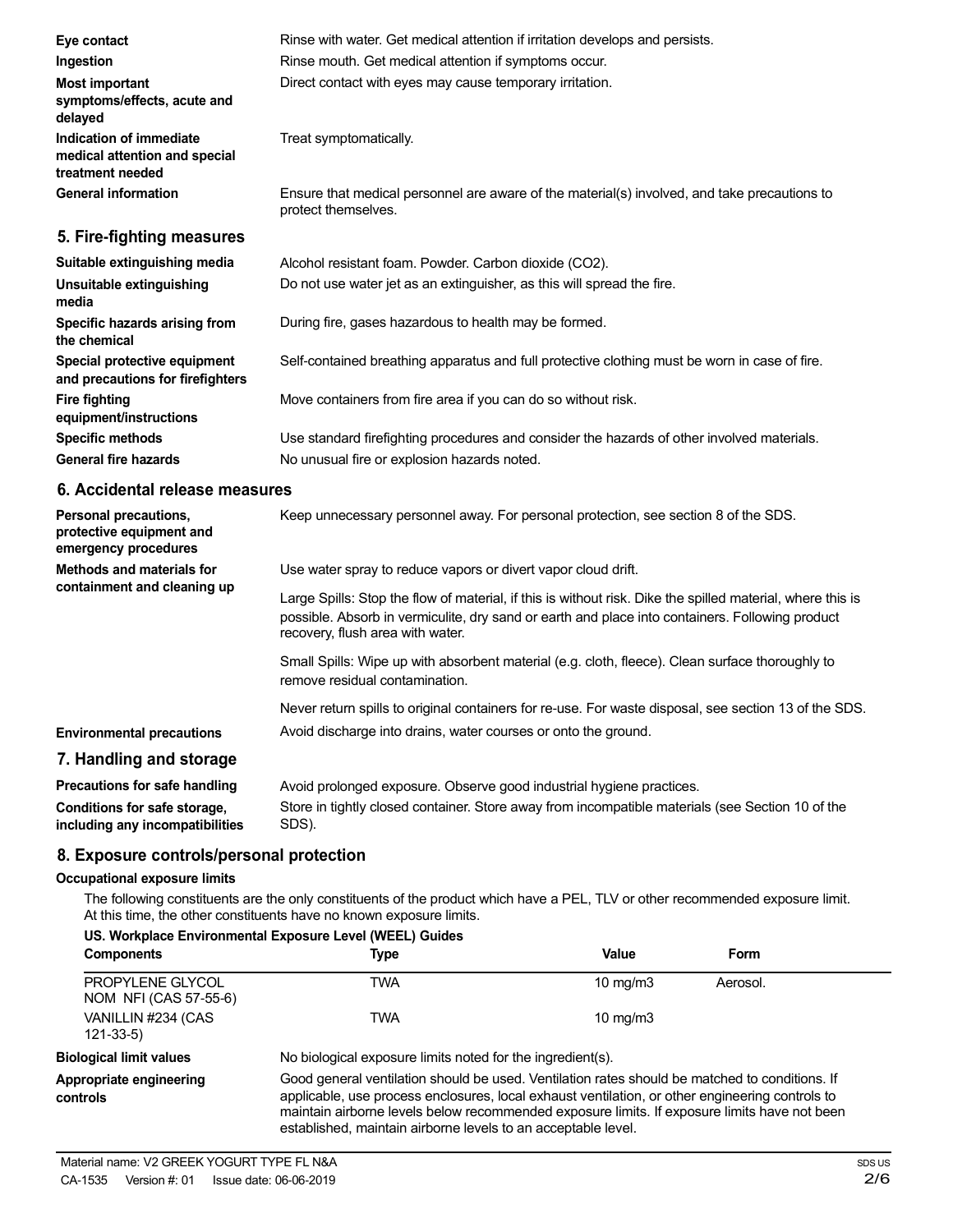# **Individual protection measures, such as personal protective equipment**

| Eye/face protection               | Wear safety glasses with side shields (or goggles).                                                                                                                                                                         |  |  |
|-----------------------------------|-----------------------------------------------------------------------------------------------------------------------------------------------------------------------------------------------------------------------------|--|--|
| <b>Skin protection</b>            |                                                                                                                                                                                                                             |  |  |
| <b>Hand protection</b>            | Wear appropriate chemical resistant gloves.                                                                                                                                                                                 |  |  |
| Other                             | Wear suitable protective clothing.                                                                                                                                                                                          |  |  |
| <b>Respiratory protection</b>     | In case of insufficient ventilation, wear suitable respiratory equipment.                                                                                                                                                   |  |  |
| <b>Thermal hazards</b>            | Wear appropriate thermal protective clothing, when necessary.                                                                                                                                                               |  |  |
| General hygiene<br>considerations | Always observe good personal hygiene measures, such as washing after handling the material<br>and before eating, drinking, and/or smoking. Routinely wash work clothing and protective<br>equipment to remove contaminants. |  |  |

# **9. Physical and chemical properties**

#### **Appearance**

| <b>Physical state</b>                             | Liquid.                            |
|---------------------------------------------------|------------------------------------|
| Form                                              | Liquid.                            |
| Color                                             | Not available.                     |
| Odor                                              | Not available.                     |
| <b>Odor threshold</b>                             | Not available.                     |
| рH                                                | Not available.                     |
| <b>Melting point/freezing point</b>               | -74.2 °F (-59 °C) estimated        |
| Initial boiling point and boiling<br>range        | 370.76 °F (188.2 °C) estimated     |
| <b>Flash point</b>                                | > 220.0 °F (> 104.4 °C) Closed Cup |
| <b>Evaporation rate</b>                           | Not available.                     |
| Flammability (solid, gas)                         | Not applicable.                    |
| Upper/lower flammability or explosive limits      |                                    |
| <b>Flammability limit - lower</b><br>$(\%)$       | Not available.                     |
| <b>Flammability limit - upper</b><br>$(\%)$       | Not available.                     |
| Explosive limit - lower (%)                       | Not available.                     |
| Explosive limit - upper (%)                       | Not available.                     |
| Vapor pressure                                    | 0.17 hPa estimated                 |
| Vapor density                                     | Not available.                     |
| <b>Relative density</b>                           | Not available.                     |
| Solubility(ies)                                   |                                    |
| Solubility (water)                                | Not available.                     |
| <b>Partition coefficient</b><br>(n-octanol/water) | Not available.                     |
| <b>Auto-ignition temperature</b>                  | 700 °F (371.11 °C) estimated       |
| <b>Decomposition temperature</b>                  | Not available.                     |
| <b>Viscosity</b>                                  | Not available.                     |
| <b>Other information</b>                          |                                    |
| <b>Explosive properties</b>                       | Not explosive.                     |
| <b>Flammability class</b>                         | Combustible IIIB estimated         |
| <b>Oxidizing properties</b>                       | Not oxidizing.                     |
| <b>Refractive index</b>                           | 1.4188 - 1.4488                    |
| <b>Specific gravity</b>                           | $1.02 - 1.05$                      |
| 10. Stability and reactivity                      |                                    |

The product is stable and non-reactive under normal conditions of use, storage and transport. Material is stable under normal conditions.

**Reactivity**

**Chemical stability**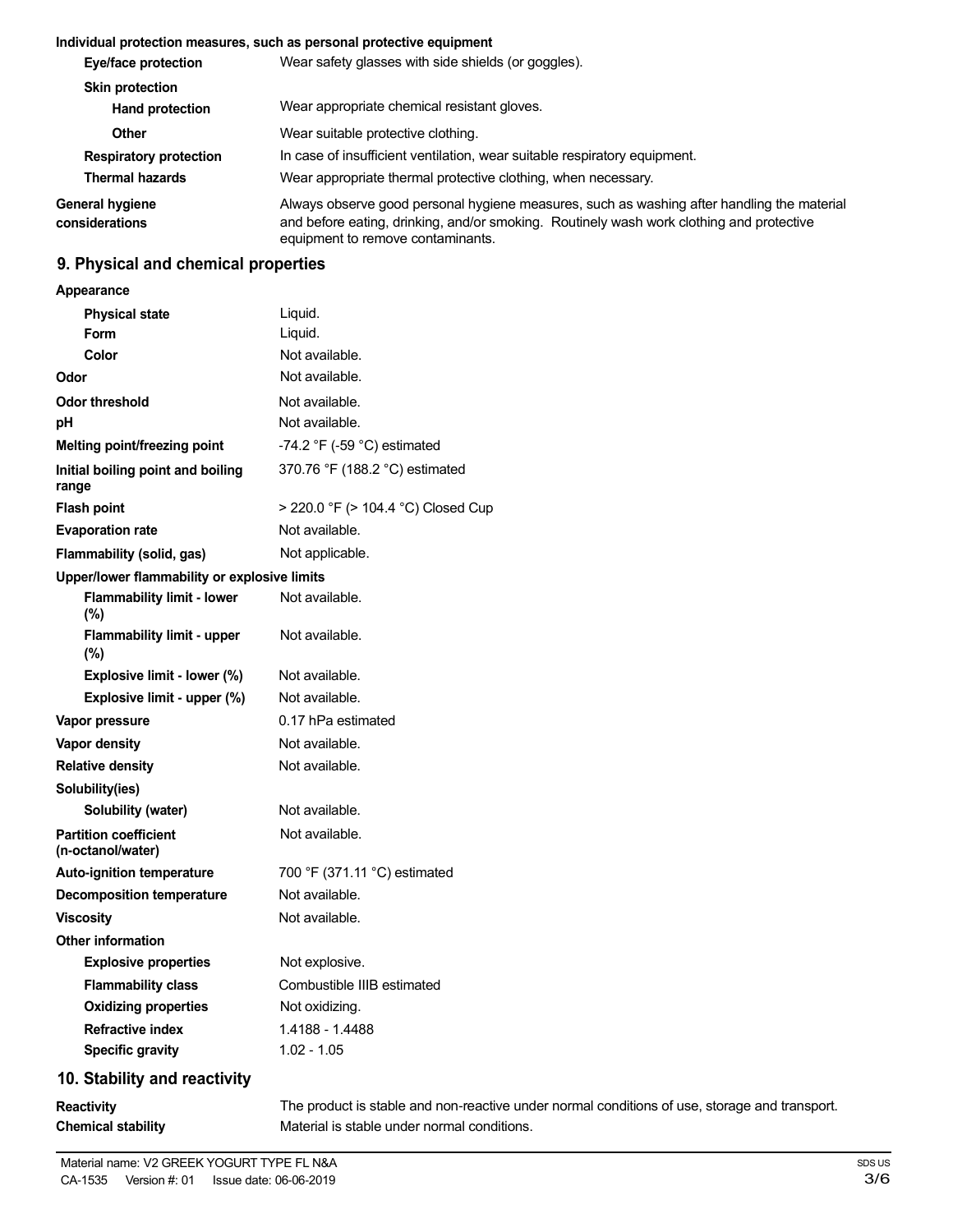| Possibility of hazardous<br>reactions                                                  | No dangerous reaction known under conditions of normal use.                                                                   |                                                                                                                                                                                                       |  |
|----------------------------------------------------------------------------------------|-------------------------------------------------------------------------------------------------------------------------------|-------------------------------------------------------------------------------------------------------------------------------------------------------------------------------------------------------|--|
| <b>Conditions to avoid</b>                                                             | Keep away from heat, hot surfaces, sparks, open flames and other ignition sources. Contact with<br>incompatible materials.    |                                                                                                                                                                                                       |  |
| Incompatible materials                                                                 | Strong oxidizing agents.                                                                                                      |                                                                                                                                                                                                       |  |
| <b>Hazardous decomposition</b><br>products                                             | No hazardous decomposition products are known.                                                                                |                                                                                                                                                                                                       |  |
| 11. Toxicological information                                                          |                                                                                                                               |                                                                                                                                                                                                       |  |
| Information on likely routes of exposure                                               |                                                                                                                               |                                                                                                                                                                                                       |  |
| Inhalation                                                                             | Prolonged inhalation may be harmful.                                                                                          |                                                                                                                                                                                                       |  |
| <b>Skin contact</b>                                                                    | No adverse effects due to skin contact are expected.                                                                          |                                                                                                                                                                                                       |  |
| Eye contact                                                                            | Direct contact with eyes may cause temporary irritation.                                                                      |                                                                                                                                                                                                       |  |
| Ingestion                                                                              | Expected to be a low ingestion hazard.                                                                                        |                                                                                                                                                                                                       |  |
| Symptoms related to the<br>physical, chemical and<br>toxicological characteristics     | Direct contact with eyes may cause temporary irritation.                                                                      |                                                                                                                                                                                                       |  |
| Information on toxicological effects                                                   |                                                                                                                               |                                                                                                                                                                                                       |  |
| <b>Acute toxicity</b>                                                                  | Not available.                                                                                                                |                                                                                                                                                                                                       |  |
| Skin corrosion/irritation                                                              | Prolonged skin contact may cause temporary irritation.                                                                        |                                                                                                                                                                                                       |  |
| Serious eye damage/eye<br>irritation                                                   | Direct contact with eyes may cause temporary irritation.                                                                      |                                                                                                                                                                                                       |  |
| Respiratory or skin sensitization                                                      |                                                                                                                               |                                                                                                                                                                                                       |  |
| <b>Respiratory sensitization</b>                                                       | Not a respiratory sensitizer.                                                                                                 |                                                                                                                                                                                                       |  |
| <b>Skin sensitization</b>                                                              | This product is not expected to cause skin sensitization.                                                                     |                                                                                                                                                                                                       |  |
| Germ cell mutagenicity                                                                 | No data available to indicate product or any components present at greater than 0.1% are<br>mutagenic or genotoxic.           |                                                                                                                                                                                                       |  |
| Carcinogenicity                                                                        | Not classifiable as to carcinogenicity to humans.                                                                             |                                                                                                                                                                                                       |  |
| IARC Monographs. Overall Evaluation of Carcinogenicity                                 |                                                                                                                               |                                                                                                                                                                                                       |  |
| Not listed.<br>Not regulated.<br>Not listed.                                           | OSHA Specifically Regulated Substances (29 CFR 1910.1001-1052)<br>US. National Toxicology Program (NTP) Report on Carcinogens |                                                                                                                                                                                                       |  |
| <b>Reproductive toxicity</b>                                                           | This product is not expected to cause reproductive or developmental effects.                                                  |                                                                                                                                                                                                       |  |
| Specific target organ toxicity -<br>single exposure                                    | Not classified.                                                                                                               |                                                                                                                                                                                                       |  |
| Specific target organ toxicity -<br>repeated exposure                                  | Not classified.                                                                                                               |                                                                                                                                                                                                       |  |
| <b>Aspiration hazard</b>                                                               | Not an aspiration hazard.                                                                                                     |                                                                                                                                                                                                       |  |
| <b>Chronic effects</b>                                                                 | Prolonged inhalation may be harmful.                                                                                          |                                                                                                                                                                                                       |  |
| 12. Ecological information                                                             |                                                                                                                               |                                                                                                                                                                                                       |  |
| <b>Ecotoxicity</b>                                                                     |                                                                                                                               | The product is not classified as environmentally hazardous. However, this does not exclude the<br>possibility that large or frequent spills can have a harmful or damaging effect on the environment. |  |
| Persistence and degradability                                                          | No data is available on the degradability of any ingredients in the mixture.                                                  |                                                                                                                                                                                                       |  |
| <b>Bioaccumulative potential</b>                                                       |                                                                                                                               |                                                                                                                                                                                                       |  |
| Partition coefficient n-octanol / water (log Kow)<br>PROPYLENE GLYCOL<br>VANILLIN #234 | NOM NFI                                                                                                                       | $-0.92$<br>1.37                                                                                                                                                                                       |  |
| <b>Mobility in soil</b>                                                                | No data available.                                                                                                            |                                                                                                                                                                                                       |  |
| Other adverse effects                                                                  |                                                                                                                               | No other adverse environmental effects (e.g. ozone depletion, photochemical ozone creation                                                                                                            |  |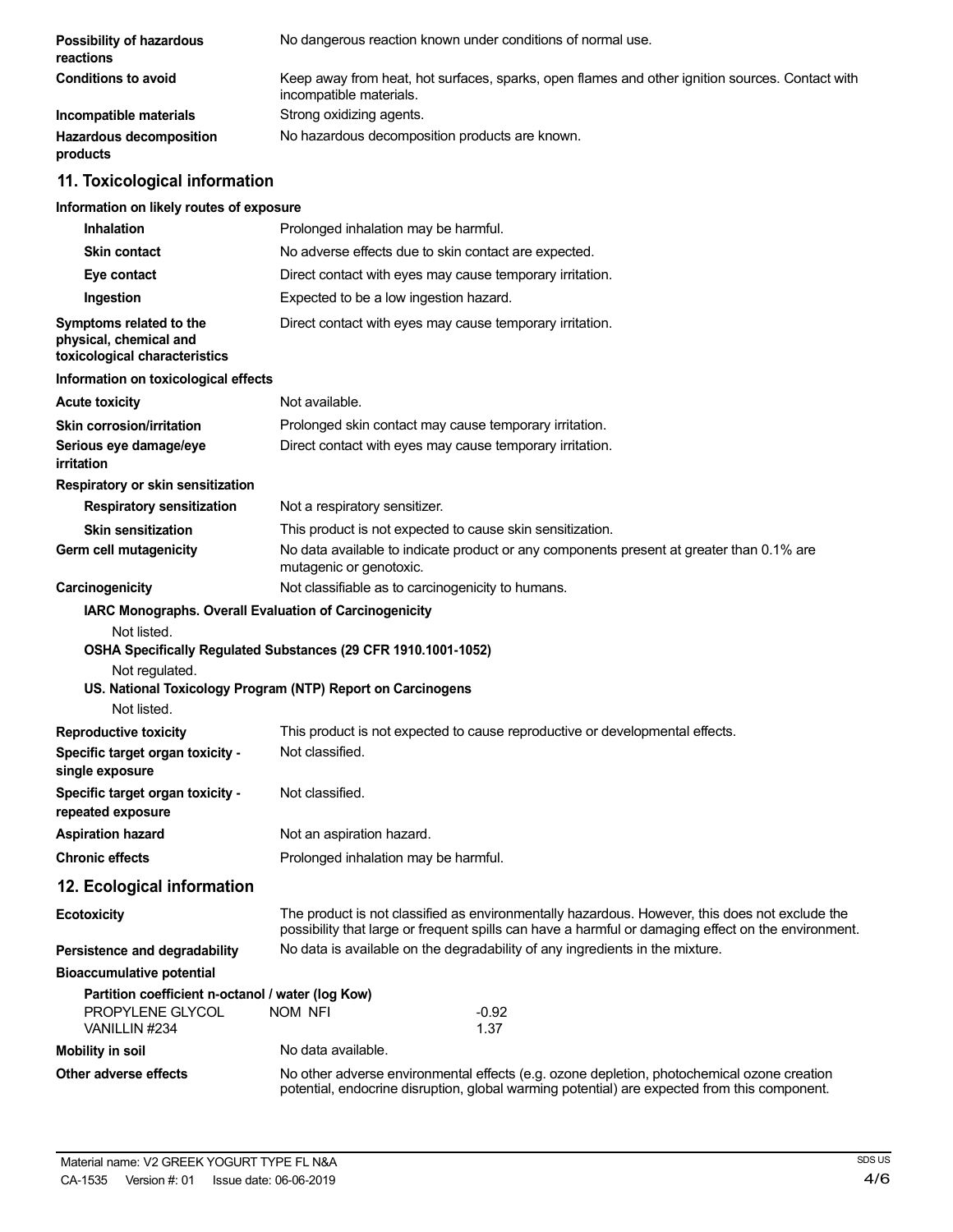| 13. Disposal considerations                                                    |                                                                                                                                                                                                                        |
|--------------------------------------------------------------------------------|------------------------------------------------------------------------------------------------------------------------------------------------------------------------------------------------------------------------|
| <b>Disposal instructions</b>                                                   | Collect and reclaim or dispose in sealed containers at licensed waste disposal site.                                                                                                                                   |
| <b>Local disposal regulations</b>                                              | Dispose in accordance with all applicable regulations.                                                                                                                                                                 |
| Hazardous waste code                                                           | The waste code should be assigned in discussion between the user, the producer and the waste<br>disposal company.                                                                                                      |
| Waste from residues / unused<br>products                                       | Dispose of in accordance with local regulations. Empty containers or liners may retain some<br>product residues. This material and its container must be disposed of in a safe manner (see:<br>Disposal instructions). |
| <b>Contaminated packaging</b>                                                  | Since emptied containers may retain product residue, follow label warnings even after container is<br>emptied. Empty containers should be taken to an approved waste handling site for recycling or<br>disposal.       |
| 14. Transport information                                                      |                                                                                                                                                                                                                        |
| <b>DOT</b>                                                                     |                                                                                                                                                                                                                        |
| Not regulated as dangerous goods.                                              |                                                                                                                                                                                                                        |
| <b>IATA</b>                                                                    |                                                                                                                                                                                                                        |
| Not regulated as dangerous goods.                                              |                                                                                                                                                                                                                        |
| <b>IMDG</b>                                                                    |                                                                                                                                                                                                                        |
| Not regulated as dangerous goods.                                              |                                                                                                                                                                                                                        |
| Transport in bulk according to<br>Annex II of MARPOL 73/78 and<br>the IBC Code | Not established.                                                                                                                                                                                                       |
| 15. Regulatory information                                                     |                                                                                                                                                                                                                        |
| <b>US federal regulations</b>                                                  | This product is not known to be a "Hazardous Chemical" as defined by the OSHA Hazard<br>Communication Standard, 29 CFR 1910.1200.                                                                                      |
| <b>Toxic Substances Control Act (TSCA)</b>                                     |                                                                                                                                                                                                                        |
|                                                                                | TSCA Section 12(b) Export Notification (40 CFR 707, Subpt. D)                                                                                                                                                          |
| Not regulated.                                                                 |                                                                                                                                                                                                                        |
| <b>CERCLA Hazardous Substance List (40 CFR 302.4)</b>                          |                                                                                                                                                                                                                        |
| Not listed.                                                                    |                                                                                                                                                                                                                        |
| <b>SARA 304 Emergency release notification</b>                                 |                                                                                                                                                                                                                        |
| Not regulated.                                                                 |                                                                                                                                                                                                                        |
|                                                                                | 00114 Outside alle Deputated Outstander (00.0ED 4040.4004.40E0)                                                                                                                                                        |

**OSHA Specifically Regulated Substances (29 CFR 1910.1001-1052)**

Not regulated.

# **Superfund Amendments and Reauthorization Act of 1986 (SARA)**

### **SARA 302 Extremely hazardous substance**

Not listed.

**SARA 311/312 Hazardous** No (Exempt) **chemical**

**SARA 313 (TRI reporting)**

Not regulated.

### **Other federal regulations**

**Clean Air Act (CAA) Section 112 Hazardous Air Pollutants (HAPs) List**

Not regulated.

**Clean Air Act (CAA) Section 112(r) Accidental Release Prevention (40 CFR 68.130)**

Not regulated.

**Safe Drinking Water Act** Not regulated.

**(SDWA)**

**US state regulations**

#### **California Proposition 65**

California Safe Drinking Water and Toxic Enforcement Act of 1986 (Proposition 65): This material is not known to contain any chemicals currently listed as carcinogens or reproductive toxins. For more information go to www.P65Warnings.ca.gov.